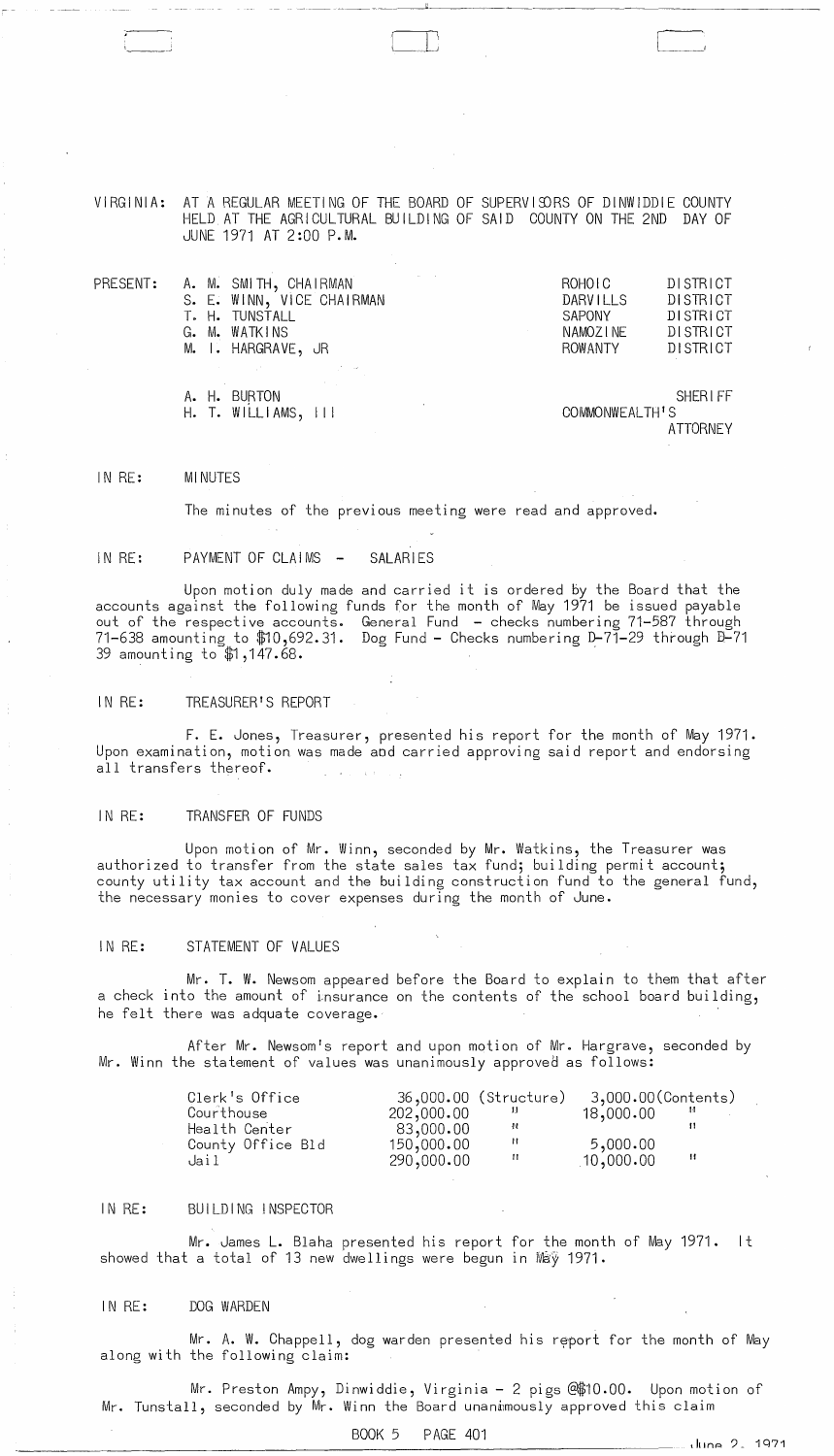CRIME PREVENTION COMMITTEE MEMBER APPOINTED - M. I. HARGRAVE, JR -IN RE: CRATER PLANNING DISTRICT

Mr. Smith, chairman appointed Mr. M. I. Hargrave, Jr. to the Crater Planning District's Crime Prevention Committee.

### IN RE: BUDGET 1971-72

 $\mathcal{A}^{\text{max}}_{\text{max}}$  and  $\mathcal{A}^{\text{max}}_{\text{max}}$ 

 $\mathcal{A}$ 

This being the time and place as advertised in the Progress-Index and the Southside Virginia News to hold a public hearing on the 1971-72 budget and tax rate.

The public hearing lasting from 2:30 P.M. to 5:00 P.M. with people appearing for and against the budget. The following is the accepted budget for the year 1971-72.

|                                                                                                                                                            | ANTICIPATED INCOME<br>FROM LOCAL SOURCES<br>Current Taxes (\$3.70 per hundred)<br>Delinquent Taxes<br>State Sales Tax<br>Local Sales Tax<br>Consumers Utility Tax<br>Other Funds                                                                                                                                                                                                                                                                                                                                                                                                                                                                                                                                                                           | $*1,268,000$<br>15,000<br>390,000<br>115,000<br>140,000<br><u>209,198</u>                                                                                                                                                                                                            | \$2,137,198                  |
|------------------------------------------------------------------------------------------------------------------------------------------------------------|------------------------------------------------------------------------------------------------------------------------------------------------------------------------------------------------------------------------------------------------------------------------------------------------------------------------------------------------------------------------------------------------------------------------------------------------------------------------------------------------------------------------------------------------------------------------------------------------------------------------------------------------------------------------------------------------------------------------------------------------------------|--------------------------------------------------------------------------------------------------------------------------------------------------------------------------------------------------------------------------------------------------------------------------------------|------------------------------|
|                                                                                                                                                            | FROM STATE SOURCES<br>School Funds<br>Public Assistance (State & Fed)<br>Other                                                                                                                                                                                                                                                                                                                                                                                                                                                                                                                                                                                                                                                                             | \$1,714,620<br>175,470<br><u> 110,350</u>                                                                                                                                                                                                                                            | \$2,000,440                  |
|                                                                                                                                                            | FROM FEDERAL GOVERNMENT<br>School Programs                                                                                                                                                                                                                                                                                                                                                                                                                                                                                                                                                                                                                                                                                                                 |                                                                                                                                                                                                                                                                                      | 185,500                      |
|                                                                                                                                                            | DOG FUND<br>TOTAL AVAILABLE REVENUE                                                                                                                                                                                                                                                                                                                                                                                                                                                                                                                                                                                                                                                                                                                        |                                                                                                                                                                                                                                                                                      | <u>11,000</u><br>\$4,334,138 |
|                                                                                                                                                            | ESTIMATED EXPENSES 1971-72                                                                                                                                                                                                                                                                                                                                                                                                                                                                                                                                                                                                                                                                                                                                 |                                                                                                                                                                                                                                                                                      |                              |
| 1<br>2<br>3<br>4<br>5A<br>5B<br>5C<br>6A<br>6C<br>$7 -$<br>8A<br>8B<br>8C<br>8E<br>8H<br>9.<br>11<br>12<br>13<br>14<br>15<br>17<br>18<br>19<br>GRAND TOTAL | County Administration<br>Assessment of Taxable Property<br>Collection of Taxes<br>Recording of Documents<br>Circuit Court<br>County Court<br>Commonwealth's Attorney<br>Policing & Investigation<br>Care of Prisoners<br>Fire Prevention & Extinction<br>Board of Public Welfare<br>Welfare Superintendent's Office<br>Public Assistance<br>Instutional Care<br>Lunacy Commission<br>Public Health<br>10A Building Inspector<br>10C Scavenger Service (Landfill)<br>10D Purchase &fresale of Water<br>10E Planning Commission - Zoning Appeals<br>Advancement of Agricultural & Home Ec<br>Protection of Livestock & Fowl<br>Elections<br>Maintenance of Buildings<br>Highway & Street Lighting<br>School Administration<br>Miscellaneous<br>Building Fund | \$<br>37,103<br>35,325<br>16,640<br>4,875<br>4,280<br>550<br>8,500<br>56,842<br>11,250<br>9,519<br>600<br>31,500<br>175,470<br>4,000<br>2,000<br>14,613<br>8,550<br>3,000<br>55,568<br>620<br>15,000<br>10,000<br>6,225<br>28,030<br>6,600<br>\$3,663,714<br>57,650<br><u>66,114</u> | \$4,334,138                  |

 $\sim 10^{11}$  km  $^{-1}$ 

 $\frac{1}{\sqrt{2\pi}}\frac{1}{\sqrt{2\pi}}\frac{1}{\sqrt{2\pi}}\frac{1}{\sqrt{2\pi}}\frac{1}{\sqrt{2\pi}}\frac{1}{\sqrt{2\pi}}\frac{1}{\sqrt{2\pi}}\frac{1}{\sqrt{2\pi}}\frac{1}{\sqrt{2\pi}}\frac{1}{\sqrt{2\pi}}\frac{1}{\sqrt{2\pi}}\frac{1}{\sqrt{2\pi}}\frac{1}{\sqrt{2\pi}}\frac{1}{\sqrt{2\pi}}\frac{1}{\sqrt{2\pi}}\frac{1}{\sqrt{2\pi}}\frac{1}{\sqrt{2\pi}}\frac{1}{\sqrt{2\pi}}\frac{1$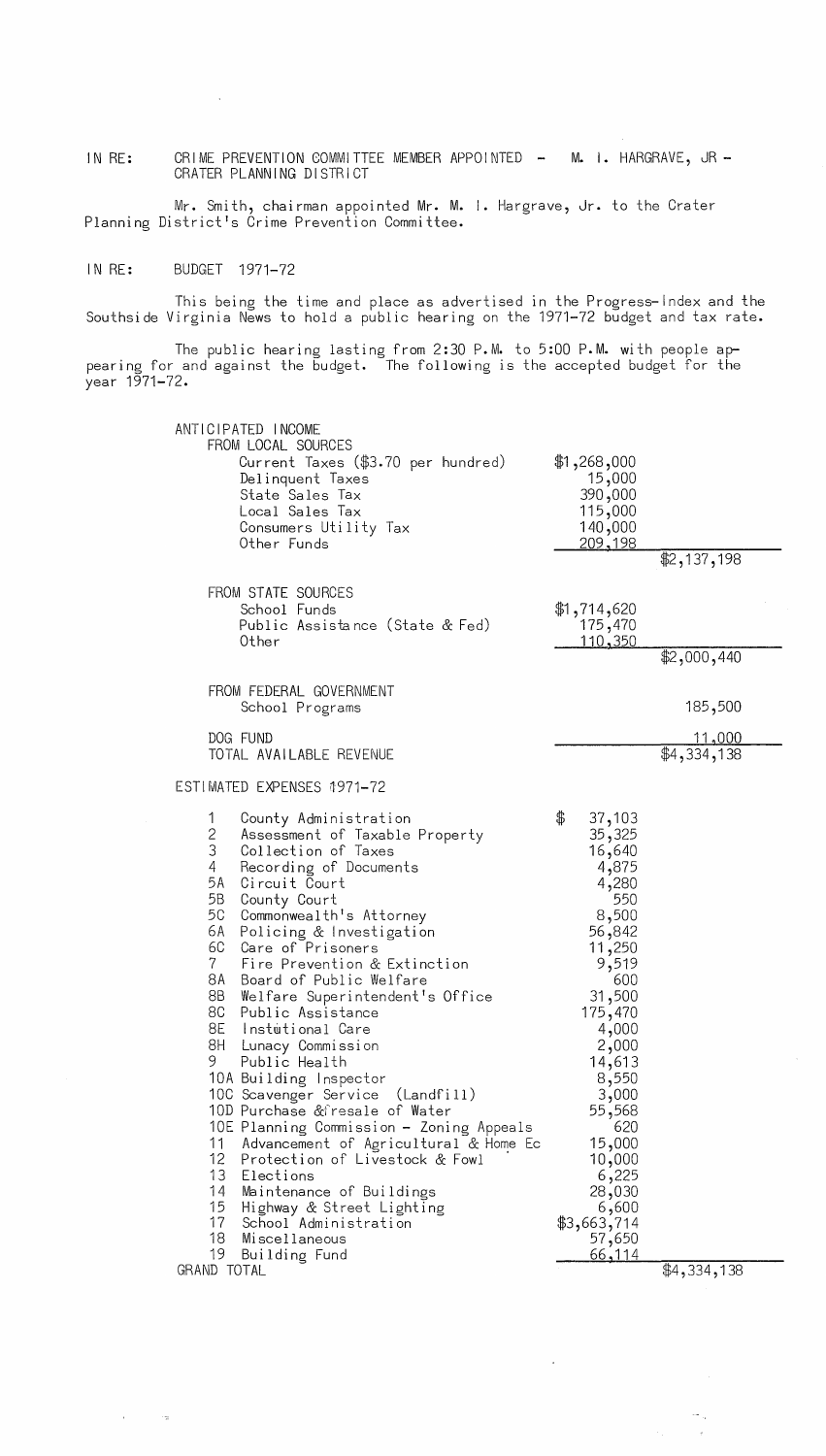### IN RE: TAX LEVY RATE FOR 1971

I

 $\Box~$ 

Upon motion of Mr. Hargrave, seconded by Mr. Watkins, the following resolution was adopted. (Mr. Smith, Hargrave, Watkins and Winn voting "aye". Mr.  $T$ unstall  $^{\text{min}}$ nay $^{\text{min}}$ .)

II )

BE IT RESOLVED AND ORDERED by the Board o;f Supervisors of the County of Dinwiddie, Virginia, that there be, and is hereby levied for the year 197d a tax of \$3.70 per one hundred dollars of assessed valuation on all taxable real estate located in this County, and that there be and is hereby levied for the year 1971 a tax of \$3.70 per one hundred dollars of assessed valuation of all taxable machinery and tools located in this County on January 1, 1971, and that there be and is hereby levied for sthe year 1971 a tax of  $\$3.70$  per hundred dollars of assessed valuation of all taxable tangible personal property located in this County on January 1, 1971, the respective levies hereby ordered being also applicable to the real estate and tangible personal property of public service corporations, based upon the assessment thereof fixed by the State Corporation Commission and duly certified.

\*\*\*

There being no further business to be brought before the Board the meeting adjourned at 5:00 P.M.

ATTES

Smith, Chairman

~~- "-~ - ,----~,---, .. ~~-~

 $\frac{1}{2}$ 

 $\mathcal{L}^{\text{max}}_{\text{max}}$  and  $\mathcal{L}^{\text{max}}_{\text{max}}$ 

\*\*\* IN RE: APPOINTMENT OF BOARD OF ASSESSORS

Mr. R. W. Bridgman, Commissioner of the Revenue appeared before the Boardto suggest that the Board of Assessors be appointed as soon, as possible for the up coming assessment in 1972.

 $\label{eq:2} \begin{split} \mathcal{L}_{\text{max}}(\mathbf{x}) = \mathcal{L}_{\text{max}}(\mathbf{x}) \,, \end{split}$ 

 $\label{eq:2.1} \frac{1}{\sqrt{2}}\left(\frac{1}{\sqrt{2}}\right)^{2} \left(\frac{1}{\sqrt{2}}\right)^{2} \left(\frac{1}{\sqrt{2}}\right)^{2} \left(\frac{1}{\sqrt{2}}\right)^{2} \left(\frac{1}{\sqrt{2}}\right)^{2} \left(\frac{1}{\sqrt{2}}\right)^{2} \left(\frac{1}{\sqrt{2}}\right)^{2} \left(\frac{1}{\sqrt{2}}\right)^{2} \left(\frac{1}{\sqrt{2}}\right)^{2} \left(\frac{1}{\sqrt{2}}\right)^{2} \left(\frac{1}{\sqrt{2}}\right)^{2} \left(\$ 

 $\label{eq:1.1} \frac{1}{\sqrt{2\pi}}\sum_{i=1}^N\frac{1}{\sqrt{2\pi}}\sum_{i=1}^N\frac{1}{\sqrt{2\pi}}\sum_{i=1}^N\frac{1}{\sqrt{2\pi}}\sum_{i=1}^N\frac{1}{\sqrt{2\pi}}\sum_{i=1}^N\frac{1}{\sqrt{2\pi}}\sum_{i=1}^N\frac{1}{\sqrt{2\pi}}\sum_{i=1}^N\frac{1}{\sqrt{2\pi}}\sum_{i=1}^N\frac{1}{\sqrt{2\pi}}\sum_{i=1}^N\frac{1}{\sqrt{2\pi}}\sum_{i=1}^N\$ 

 $\label{eq:2.1} \frac{1}{\sqrt{2\pi}}\int_{0}^{\infty}\frac{1}{\sqrt{2\pi}}\left(\frac{1}{\sqrt{2\pi}}\right)^{2\pi} \frac{1}{\sqrt{2\pi}}\int_{0}^{\infty}\frac{1}{\sqrt{2\pi}}\frac{1}{\sqrt{2\pi}}\frac{1}{\sqrt{2\pi}}\frac{1}{\sqrt{2\pi}}\frac{1}{\sqrt{2\pi}}\frac{1}{\sqrt{2\pi}}\frac{1}{\sqrt{2\pi}}\frac{1}{\sqrt{2\pi}}\frac{1}{\sqrt{2\pi}}\frac{1}{\sqrt{2\pi}}\frac{1}{\sqrt{2\pi}}\frac{$ 

 $\mathcal{L}(\mathcal{A})$  .